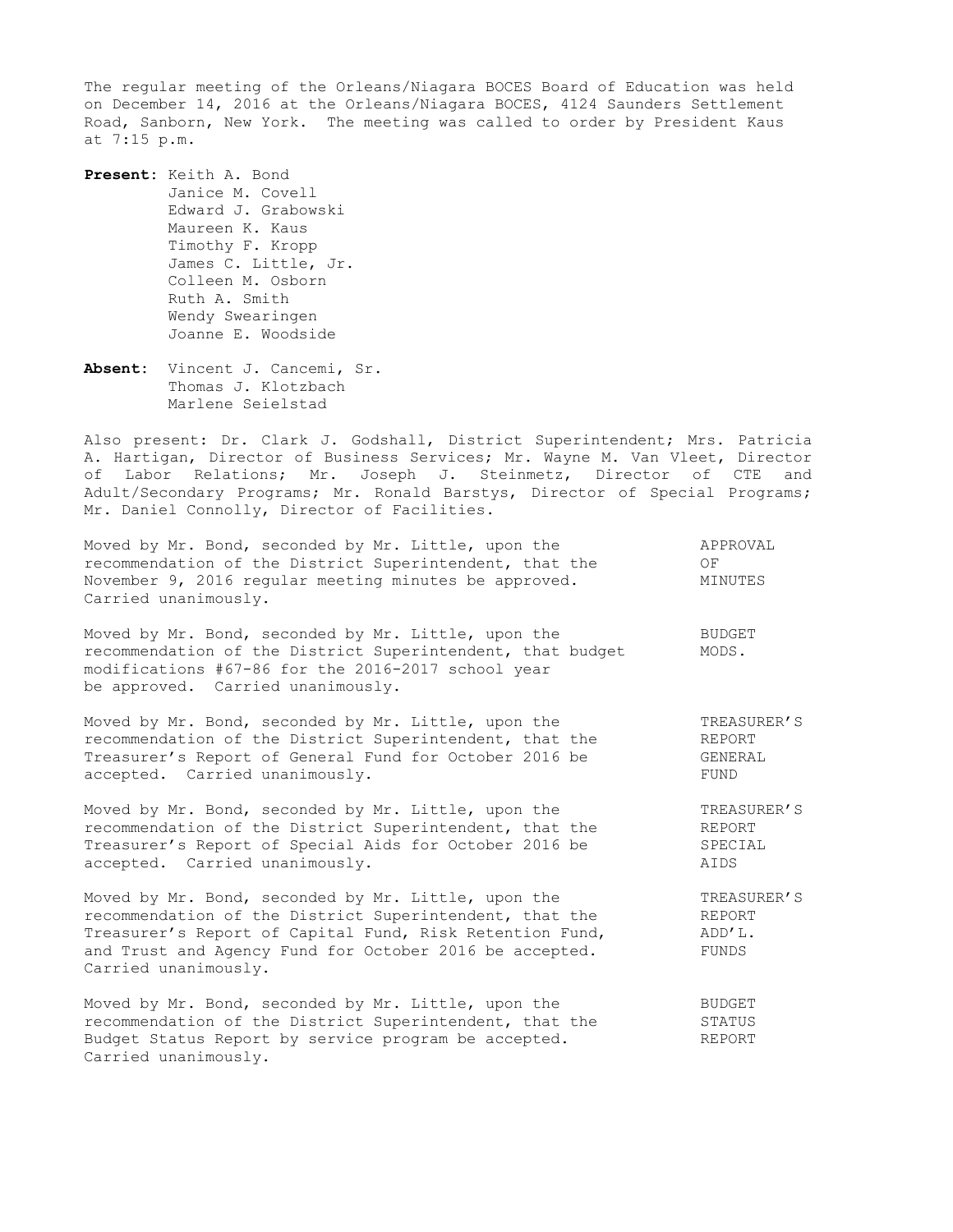Facilities: An update on projects was provided. The recent BOE online auction earned \$36,325.00. COMMITTEE **Legislation:** NOSBA legislative breakfast will be January 28, 2017 at the Cornell Cooperative Extension in Lockport. The NYSSBA capital conference is February 12-13, 2017 in Albany. Let Cindy Hurt know if you plan to attend.

Dr. Godshall spoke about: Capital project; superintendent SUPT. searches at Medina CSD and Wilson CSD; BOCES craft show; COMMENTS Orleans/Niagara BOCES took three of the four places at the recent auto body competition; BOCES refunds; Mr. Cancemi wants the Niagara Falls CSD administrators and board members to tour BOCES; the Challenger Learning Center in Lockport has opened after 10 years in the making; thanked Mrs. Hartigan and staff for their work on the retroactive pay for BOCESTA. Dr. Godshall introduced Melanie Conley and Matthew McCall, who are recommended for appointment tonight.

Mrs. Hartigan reviewed the 2017-2018 career and technical 2017 BUDGET education budget. The contraction of the contraction of the contraction of the contraction of the contraction of the contraction of the contraction of the contraction of the contraction of the contraction of the contractio

Moved by Mrs. Covell, seconded by Mr. Grabowski, upon the BID AWARD recommendation of the District Superintendent, that the SOLVENT Board of Education accept the bids received for PARTS Solvent Parts Cleaning Service. Carried unanimously. CLEANING

Moved by Mrs. Covell, seconded by Mr. Grabowski, upon the recommendation of the District Superintendent that the bid for Solvent Parts Cleaning Service be awarded to the following low responsible bidder at an estimated annual cost of:

**Safety-Kleen Systems, Inc. \$9,549.80 1525 W. Henrietta Road Avon, NY 14216** Carried unanimously.

Moved by Mrs. Covell, seconded by Mr. Grabowski, that the CONTRACT Orleans/Niagara BOCES hereby approves the agreement, as WITH submitted, with Labella Associates, D.P.C., for Mechanical, LABELLA Electrical, Plumbing Building Condition Survey in an amount ASSOCIATES, not to exceed \$9,000.00, and the Board authorizes the D.P.C. District Superintendent and/or his designee to sign the agreement upon approval of the BOCES' school attorney and containing any revisions as approved by the school attorney. Carried unanimously.

Moved by Mrs. Covell, seconded by Mr. Grabowski, that the CONTRACT Orleans/Niagara BOCES hereby approves the agreement, as WITH submitted, with Labella Associates, D.P.C., for engineering LABELLA<br>services related to a Pre-Demolition Level Requlated ASSOCIATES. services related to a Pre-Demolition Level Requlated Building Materials Inspection and Testing, in the amount D.P.C. estimated at \$4,325.00, and the Board authorizes the District Superintendent and/or his designee to sign the agreement upon approval of the BOCES' school attorney and containing any revisions as approved by the school attorney. Carried unanimously.

SERVICE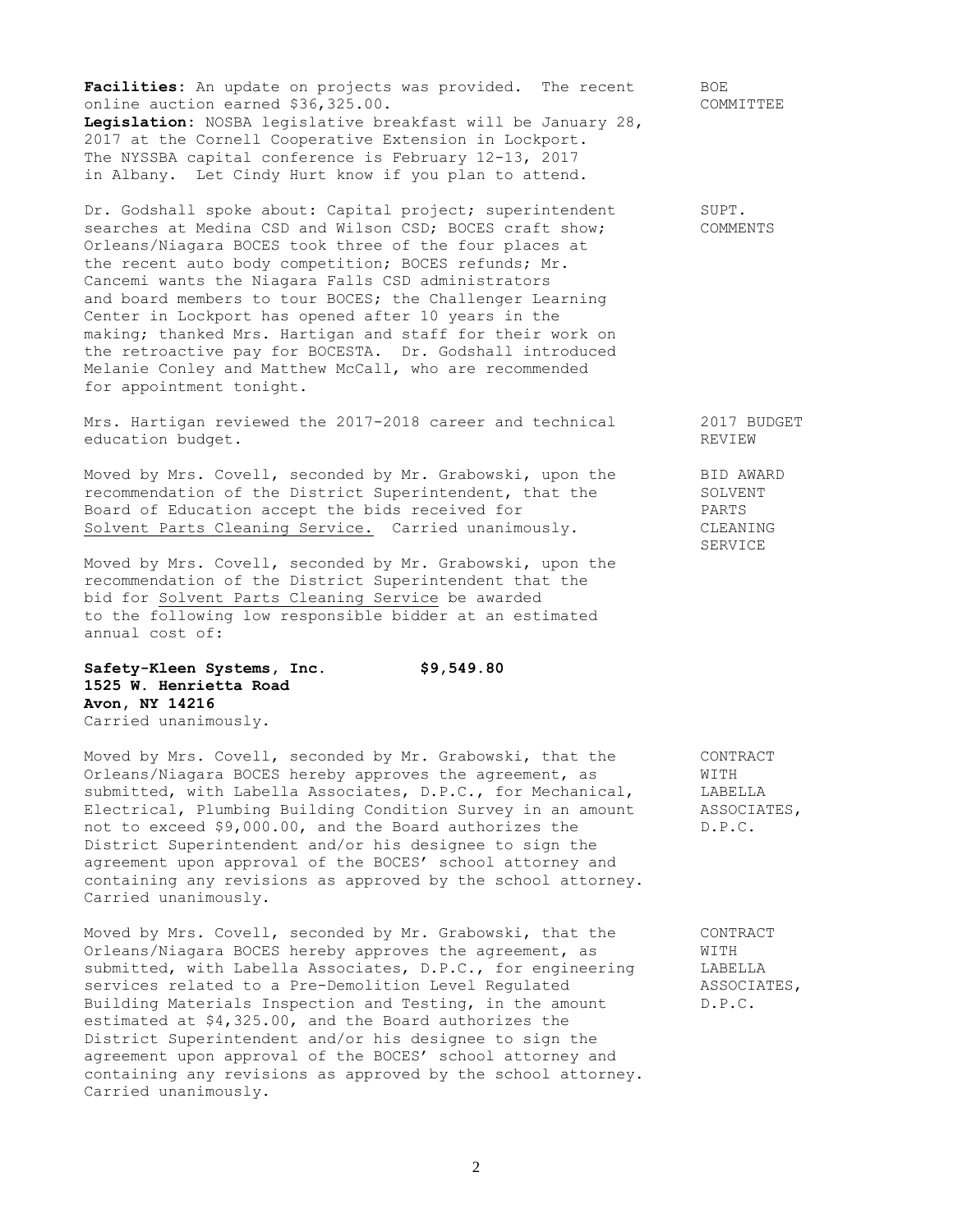Moved by Mrs. Covell, seconded by Mr. Grabowski, that the CONTRACT<br>Orleans/Niagara BOCES hereby approves the agreement, as WITH Orleans/Niagara BOCES hereby approves the agreement, as WITH<br>submitted, with Harris School Solutions, for Gemini Services HARRIS<br>and Software License Agreement, in the amount of \$1,799.78, SCHOOL submitted, with Harris School Solutions, for Gemini Services and Software License Agreement, in the amount of \$1,799.78, SCHOOL<br>and the Board authorizes the District Superintendent and/or SOLUTIONS and the Board authorizes the District Superintendent and/or his designee to sign the agreement upon approval of the BOCES' school attorney and containing any revisions as approved by the school attorney. Carried unanimously.

Moved by Mrs. Covell, seconded by Mrs. Osborn, that the CONTRACT Orleans/Niagara BOCES approves the contract with  $\texttt{WITH}$ Pluralsight, in the estimated amount of \$6,175.00, and PLURALSIGHT authorizes the District Superintendent and/or his designee to sign the contract upon approval by the school attorney and containing any revisions as approved by the school attorney. Carried unanimously.

Moved by Mrs. Covell, seconded by Mrs. Osborn, that the CONTRACT Orleans/Niagara BOCES approves the contract with Vitec WITH Solutions and authorizes the District Superintendent VITEC and/or his designee to sign the contract upon approval by the school attorney and containing any revisions as approved by the school attorney. Carried unanimously.

Moved by Mrs. Woodside, seconded by Mr. Little, upon the FINANCIAL recommendation of the District Superintendent, that the REPORT Board of Education hereby acknowledges receipt of the **EXTRA** Extra Classroom Activity Funds Audit Report for the year CLASSROOM ended June 30, 2016 and the auditor's findings and MCTIVITY evaluations. Carried unanimously. The set of the control of the control of the control of the control of the control of the control of the control of the control of the control of the control of the control of the control

Moved by Mrs. Woodside, seconded by Mr. Little, upon the FINANCIAL recommendation of the District Superintendent, that the REPORT Board of Education hereby acknowledges receipt of the SINGLE Single Audit Report for the year ended June 30, 2016 and AUDIT the auditor's findings and evaluations. Carried unanimously.

Moved by Mrs. Woodside, seconded by Mr. Little, upon the SERVICE recommendation of the District Superintendent, that the AGREEMENT  $r = \frac{1}{2}$  recommendation of the District Superintendent, that the Board of Education proceed with the piping and valve WITH replacement work proposed by the Town of Cambria in the TOWN OF letter dated November 16, 2016, and in accordance with CAMBRIA the Pumping Station Maintenance and Service Agreement between Orleans/Niagara BOCES and the Town of Cambria, dated December 18, 2012. Carried unanimously.

Moved by Mrs. Woodside, seconded by Mr. Little, upon the DONATION recommendation of the District Superintendent, that the donation of alcohol pads (expired), IV bags with tubing (expired), a nebulizer, and Narcan training kits from Rapids Volunteer Fire Company, Lockport, NY, be accepted. These items will be used by the Niagara CTEC emergency medical services program. Carried unanimously.

Moved by Mrs. Woodside, seconded by Mr. Little, upon the DONATION recommendation of the District Superintendent, that the donation of a Rifton style adaptive seat with tray, adjustable walker with tray, travel chair with tray,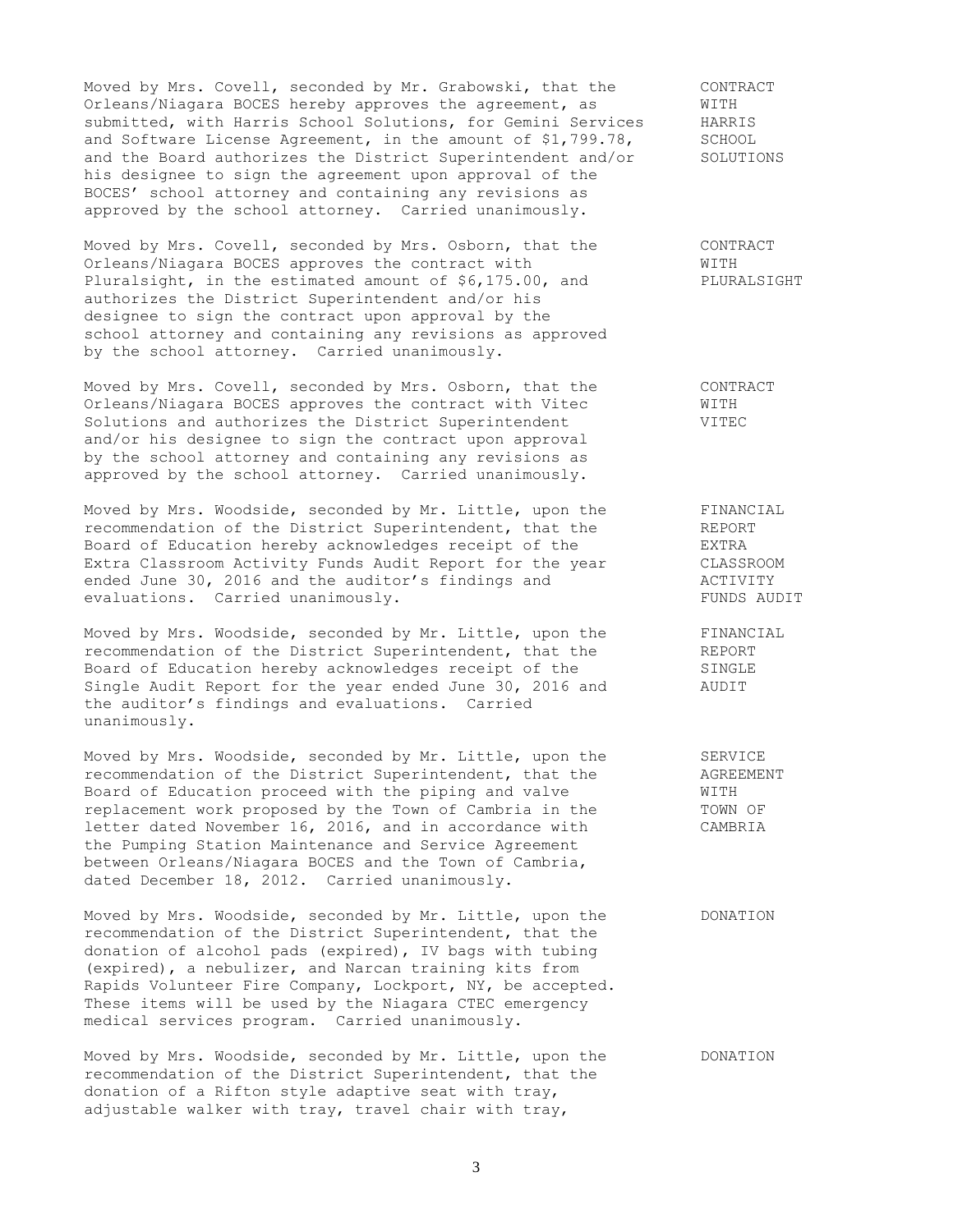travel chair, Triwall slant board, and Triwall tray from Jeffrey and Mary Hocutt, Amherst, NY, be accepted. These items will be used at the North Tonawanda Learning Center. Carried unanimously.

Moved by Mrs. Woodside, seconded by Mr. Little, upon the DONATION recommendation of the District Superintendent, that a cash donation of \$1,000.00 from Beth and Brian Daboll, Orchard Park, NY, be accepted. This will be used to provide various seating options from various places at the North Tonawanda Learning Center. Carried unanimously.

Moved by Mr. Grabowski, seconded by Mr. Kropp, upon the RESIGNATION recommendation of the District Superintendent, that the M. MCCALL resignation of **Matthew McCall, General Special Education** Teacher, be accepted effective at the end of the day on December 31, 2016. Carried unanimously.

Moved by Mr. Grabowski, seconded by Mr. Kropp, upon the RESIGNATION recommendation of the District Superintendent, that the S. PARKER resignation of **Susan Parker, Certified Occupational Therapy Assistant,** be accepted effective November 17, 2016. Carried unanimously.

Moved by Mr. Grabowski, seconded by Mr. Kropp, upon the RESIGNATION recommendation of the District Superintendent, that the VANDERWALKER resignation of **Kathy Vanderwalker, Teacher Aide (Personal Care),** be accepted effective at the end of the day on November 20, 2016. Carried unanimously.

Moved by Mr. Grabowski, seconded by Mr. Kropp, upon the RESIGNATION recommendation of the District Superintendent, that the T. MCAVOY resignation of **Tammy McAvoy, Teacher Aide (Personal Care),** be accepted effective November 25, 2016. Carried unanimously.

Moved by Mr. Grabowski, seconded by Mr. Kropp, upon the RESIGNATION recommendation of the District Superintendent, that the R. WALKER resignation of **Randall Walker, Teacher Aide (Personal Care),** be accepted effective at the end of the day on November 27, 2016. Carried unanimously.

Moved by Mr. Grabowski, seconded by Mr. Kropp, upon the RESIGNATION<br>recommendation of the District Superintendent, that the B. COSTELLO recommendation of the District Superintendent, that the resignation of **Beth Costello, Teacher Aide (Non-Special Education),** be accepted effective at the end of the day on December 23, 2016. Carried unanimously.

Moved by Mr. Grabowski, seconded by Mr. Kropp, upon the RESIGNATION recommendation of the District Superintendent, that the L. BOLTON resignation of **Lynn Bolton, Keyboard Specialist,** be accepted effective at the end of the day on December 31, 2016. Carried unanimously.

Moved by Mr. Grabowski, seconded by Mr. Kropp, upon the CEAVE OF recommendation of the District Superintendent. that recommendation of the District Superintendent, that ABSENCE<br> **Joanna DiMino, Blind and Visually Impaired Teacher**, is J. DIMINO **Joanna DiMino, Blind and Visually Impaired Teacher,** is hereby granted an unpaid leave of absence effective September 6, 2016 through January 31, 2017. Carried unanimously.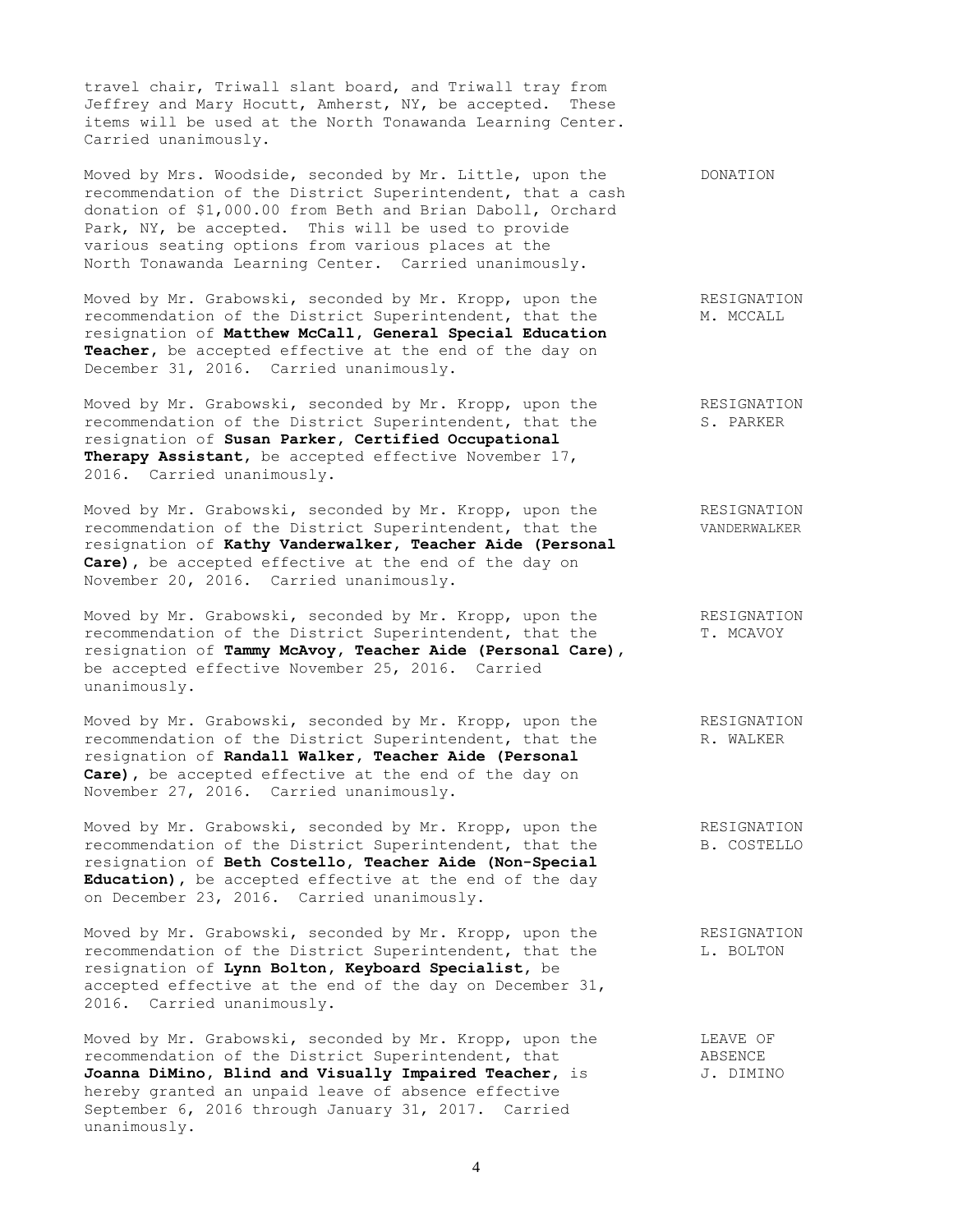Moved by Mr. Grabowski, seconded by Mr. Kropp, upon the RESCISSION<br>recommendation of the District Superintendent, that the OF<br>appointment of **Mikayla Hanssen, Teacher Aide (Non-Special** APPOINTMENT<br>Natural Mr. HANSSEN recommendation of the District Superintendent, that the appointment of Mikayla Hanssen, Teacher Aide (Non-Special Education), effective November 23, 2016, approved at the November 9, 2016 board meeting, be rescinded. Carried unanimously.

Moved by Mrs. Osborn, seconded by Mr. Little, upon the POSITION recommendation of the District Superintendent, that the INCREASE tenure area of **Coordinator (Assistant Principal)** be increased 1.0 FTE, effective January 1, 2017. Carried unanimously.

Moved by Mrs. Osborn, seconded by Mr. Little, upon the POSITION recommendation of the District Superintendent, that the DECREASE job classification of **Certified Occupational Therapy Assistant** be decreased by 1.0 FTE, effective November 18, 2016. Carried unanimously.

Moved by Mrs. Osborn, seconded by Mr. Little, upon the APPOINTMENT recommendation of the District Superintendent, that CERT. PROB. **Melanie Conley, Lockport, NY, having professional M. CONLEY** certification in the area of school district business leader**,** be appointed to probationary status in the tenure area of **Director of Business Services**, effective January 17, 2017 until the end of the day on January 16, 2021, unless terminated sooner, at a full-time 12-month salary of \$119,000.00 to be pro-rated. Carried unanimously.

Moved by Mrs. Osborn, seconded by Mr. Little, upon the APPOINTMENT<br>recommendation of the District Superintendent, that CERT. PROB.<br>**Matthew D. McCall, North Tonawanda, NY**, having initial M. MCCALL recommendation of the District Superintendent, that Matthew D. McCall, North Tonawanda, NY, having initial certification in the area of school building leader**,** be appointed to probationary status in the tenure area of **Coordinator (Assistant Principal)**, in accordance with the agreement between Orleans/Niagara BOCES and the Orleans/ Niagara BOCES Administrators and Supervisors Association (ONBASA), effective January 1, 2017 until the end of the day on December 31, 2020, unless terminated sooner, at a full-time 12-month salary of \$77,000.00 to be pro-rated. Mr. McCall shall be permitted to carryover 35 days of accrued sick leave. Carried unanimously.

Moved by Mrs. Osborn, seconded by Mr. Little, upon the APPOINTMENT<br>recommendation of the District Superintendent, that the HOME/<br>following individual(s) be appointed without benefits, HOSPITAL recommendation of the District Superintendent, that the following individual(s) be appointed without benefits, except as required by law, to the part-time position of TEACHER **Home/Hospital Teacher** at an hourly salary of \$26.42 for instructional time and an hourly salary of \$11.80 per hour for planning time effective as indicated below. The employment of the individuals shall be at-will and at the pleasure of the Board of Education. The employment of the individual(s) shall be utilized solely on an as-needed basis at the discretion of the District Superintendent. Employment shall be automatically discontinued effective June 30, 2017, unless terminated sooner.

**Cecelia Byrne Julie Schihl Lewiston, NY North Tonawanda, NY**

**Effective Date: 11/22/16 Effective Date: 11/22/16**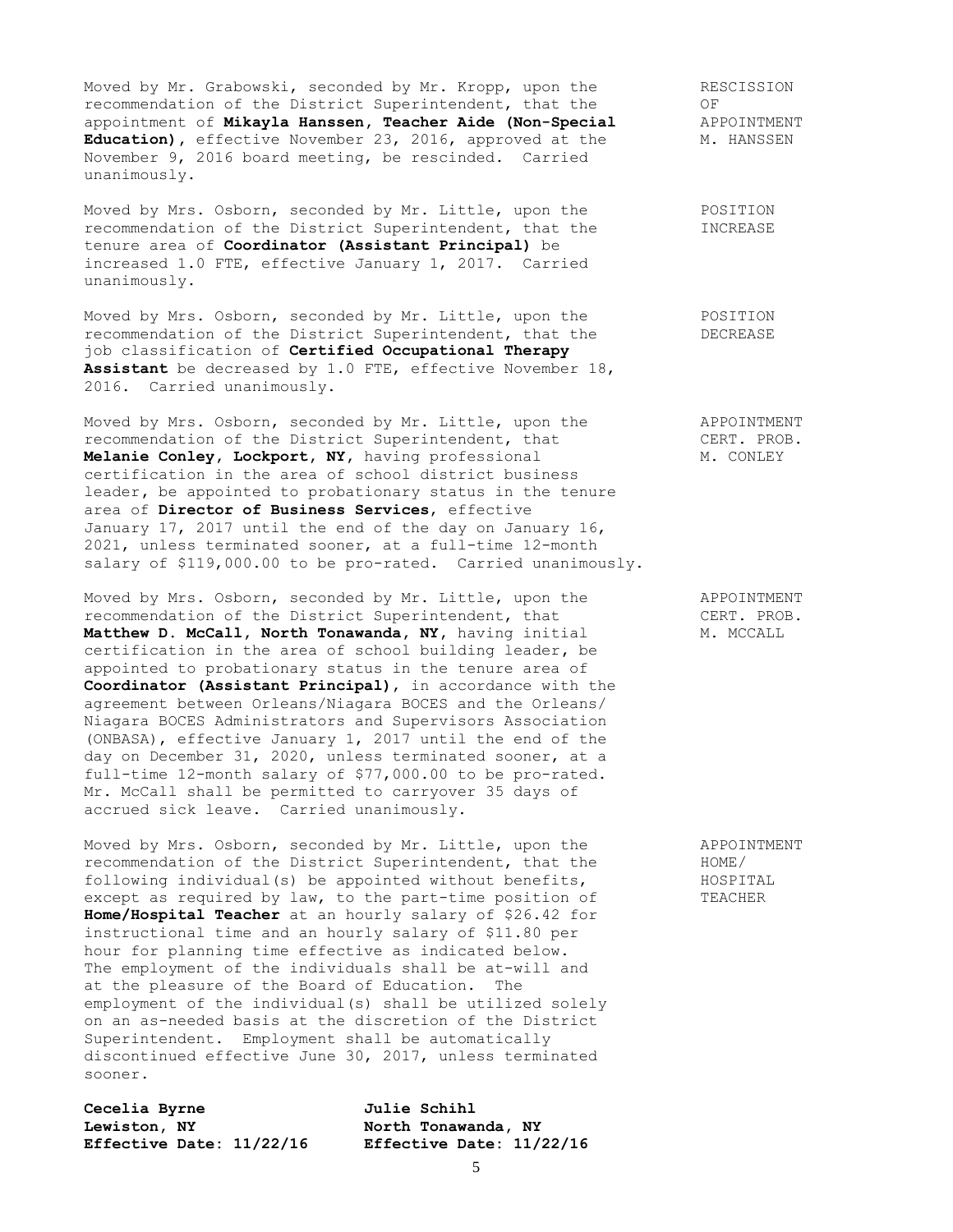**Daniel Hamm Lockport, NY Effective Date: 12/5/16** Carried unanimously.

Moved by Mrs. Covell, seconded by Mr. Grabowski, upon the APPOINTMENT recommendation of the District Superintendent, that **Kathy** NON-CERT. **Vanderwalker, Barker, NY,** be appointed to the position of PROB. **Teacher Aide (Special Education),** to serve a 52-week VANDERWALKER probationary period, effective November 21, 2016, at an annual salary of \$13,440.00 to be pro-rated. Ms. Vanderwalker shall be permitted to carryover 17.5 days of accrued sick leave. Carried unanimously.

Moved by Mrs. Covell, seconded by Mr. Grabowski, upon the APPOINTMENT recommendation of the District Superintendent, that **Randall** NON-CERT. **Walker, Niagara Falls, NY,** be appointed to the position of PROB. **Teacher Aide (Special Education),** to serve a 52-week R. WALKER probationary period, effective November 28, 2016, at an annual salary of \$13,200.00 to be pro-rated. Mr. Walker shall be permitted to carryover 5 days of accrued sick leave. Carried unanimously.

Moved by Mrs. Covell, seconded by Mr. Grabowski, upon the APPOINTMENT recommendation of the District Superintendent, that **John** NON-CERT. **Schrock, Akron, NY,** be appointed to the position of **Teacher** PROB. Aide (Non-Special Education), to serve a 52-week probationary J. SCHROCK period, effective January 3, 2017, at an annual salary of \$13,200.00 to be pro-rated. This appointment shall be conditional pending the results of a criminal history records check, to the extent required by law. This appointment is made on an emergency conditional basis. Carried unanimously.

Moved by Mrs. Covell, seconded by Mr. Grabowski, upon the APPOINTMENT recommendation of the District Superintendent, that **Alan** NON-CERT. Waterman, Gasport, NY, be appointed to the position of A. WATERMAN **Teacher Aide (Personal Care)**, effective December 6, 2016 through June 30, 2017, unless terminated sooner, at an hourly rate of \$10.50. Carried unanimously.

Moved by Mrs. Covell, seconded by Mr. Grabowski, upon the APPOINTMENT recommendation of the District Superintendent, that **Emily** NON-CERT. Frank, North Tonawanda, NY, be appointed to the temporary E. FRANK full-time position of **Occupational Therapist**, effective November 21, 2016 through June 30, 2017, unless terminated sooner, at an hourly rate of \$60.00 with no economic fringe benefits except as required by law. Carried unanimously.

Moved by Mrs. Covell, seconded by Mr. Grabowski, upon the APPOINTMENT recommendation of the District Superintendent, that **Lena** PERMANENT Crocker, Lockport, NY, having successfully completed her L. CROCKER probationary period (1/13/16-1/9/17), be appointed to permanent status in the job classification of **Teacher Aide (Special Education),** effective January 9, 2017. Carried unanimously.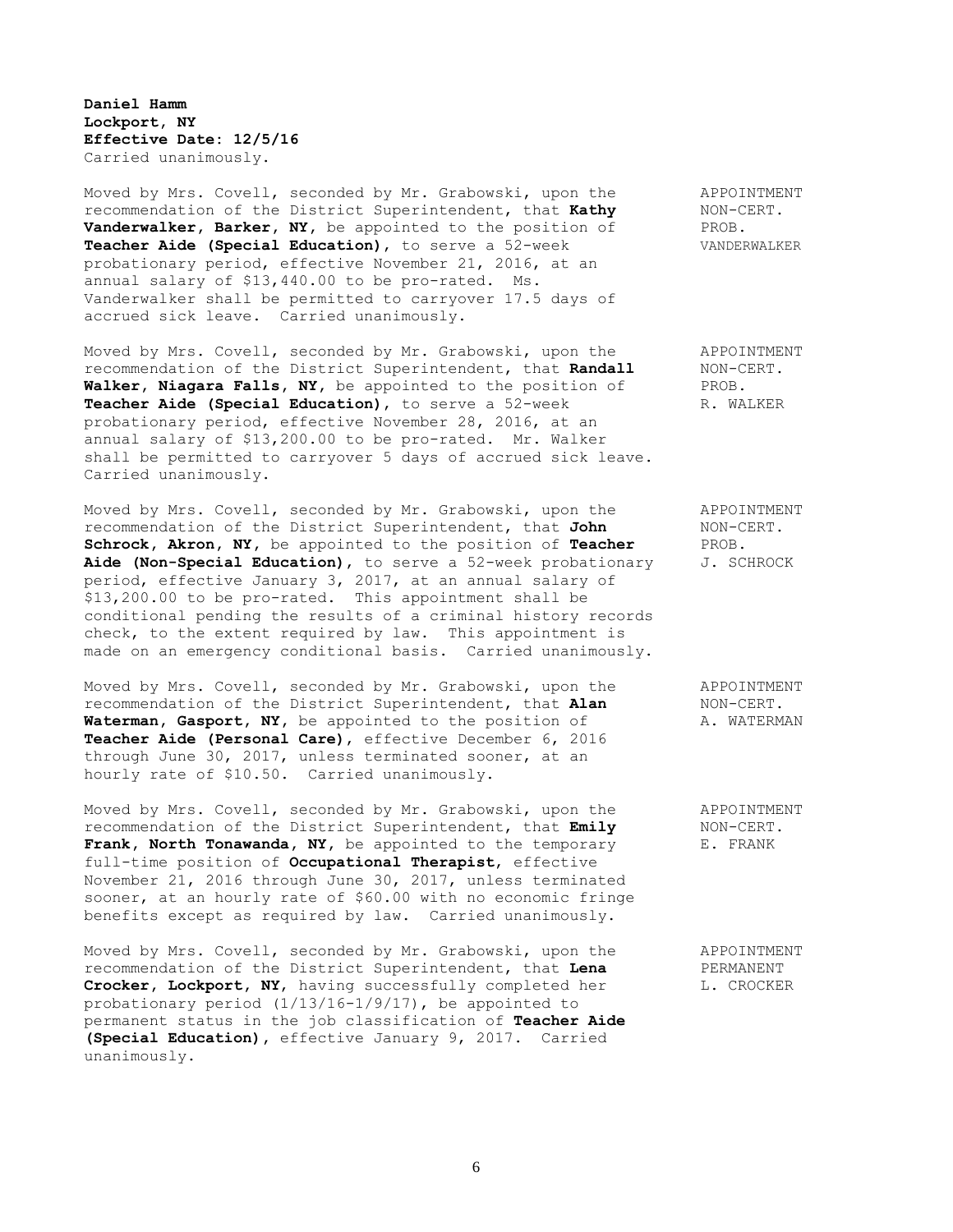Moved by Mrs. Covell, seconded by Mr. Grabowski, upon the APPOINTMENT recommendation of the District Superintendent, that the SUBSTITUTE<br>following individuals be appointed without benefits, except TEACHER following individuals be appointed without benefits, except as required by law, to the position of **Substitute Teacher** (NON- **(Non-Certified)**, effective as indicated below, with services CERTIFIED) to be utilized on an as-needed basis at the discretion of the District Superintendent, at a daily rate of \$85.00. Employment shall automatically be discontinued effective June 30, 2017, unless employment is terminated sooner. Service shall be at-will and at the pleasure of the Board of Education.

**Cheektowaga, NY Lyndonville, NY**

**Marcia Wynes Keighlin O'Connor Effective Date: 11/8/16 Effective Date: 11/22/16**

**Jennifer Heinze Youngstown, NY Effective Date: 12/1/16** Carried unanimously.

Moved by Mrs. Covell, seconded by Mr. Grabowski, upon the APPOINTMENT recommendation of the District Superintendent, that the SUBSTITUTE following individual(s) be appointed without benefits, TEACHER<br>except as required by law, to the position of **Substitute** AIDE except as required by law, to the position of **Substitute Teacher Aide (Non-Certified)**, effective as indicated (NONbelow, with services to be utilized on an as-needed basis CERTIFIED) at the discretion of the District Superintendent, at a daily rate of \$65.00. Employment shall automatically be discontinued effective June 30, 2017, unless employment is terminated sooner. Service shall be at-will and at the pleasure of the Board of Education.

**David Ryer Keighlin O'Connor Lockport, NY Lyndonville, NY** Carried unanimously.

**Effective Date: 10/27/16 Effective Date: 11/22/16**

Moved by Mrs. Covell, seconded by Mr. Grabowski, upon the APPOINTMENT recommendation of the District Superintendent, that the SUBSTITUTE following individuals be appointed, without benefits, TEACHER except as required by law, to the position of **Substitute** AIDE **Teacher Aide (Non-Certified)**, effective upon hire as a (NON-<br>Personal Care Aide, with services to be utilized on an (CERTIFIED) Personal Care Aide, with services to be utilized on an as-needed basis at the discretion of the District Superintendent, at a daily rate of \$65.00. Employment shall automatically be discontinued effective June 30, 2017, unless employment is terminated sooner. Service shall be at-will and at the pleasure of the Board of Education.

| First Name   Last Name   City |                    |  |
|-------------------------------|--------------------|--|
| Alan                          | Waterman   Gasport |  |
| Carried unanimously.          |                    |  |

Moved by Mrs. Woodside, seconded by Mr. Little, upon the APPOINTMENT recommendation of the District Superintendent, that the SUBSTITUTE following individuals be appointed, without benefits, CLERICAL except as required by law, to the position of **Substitute Clerical**, effective as indicated below, with services to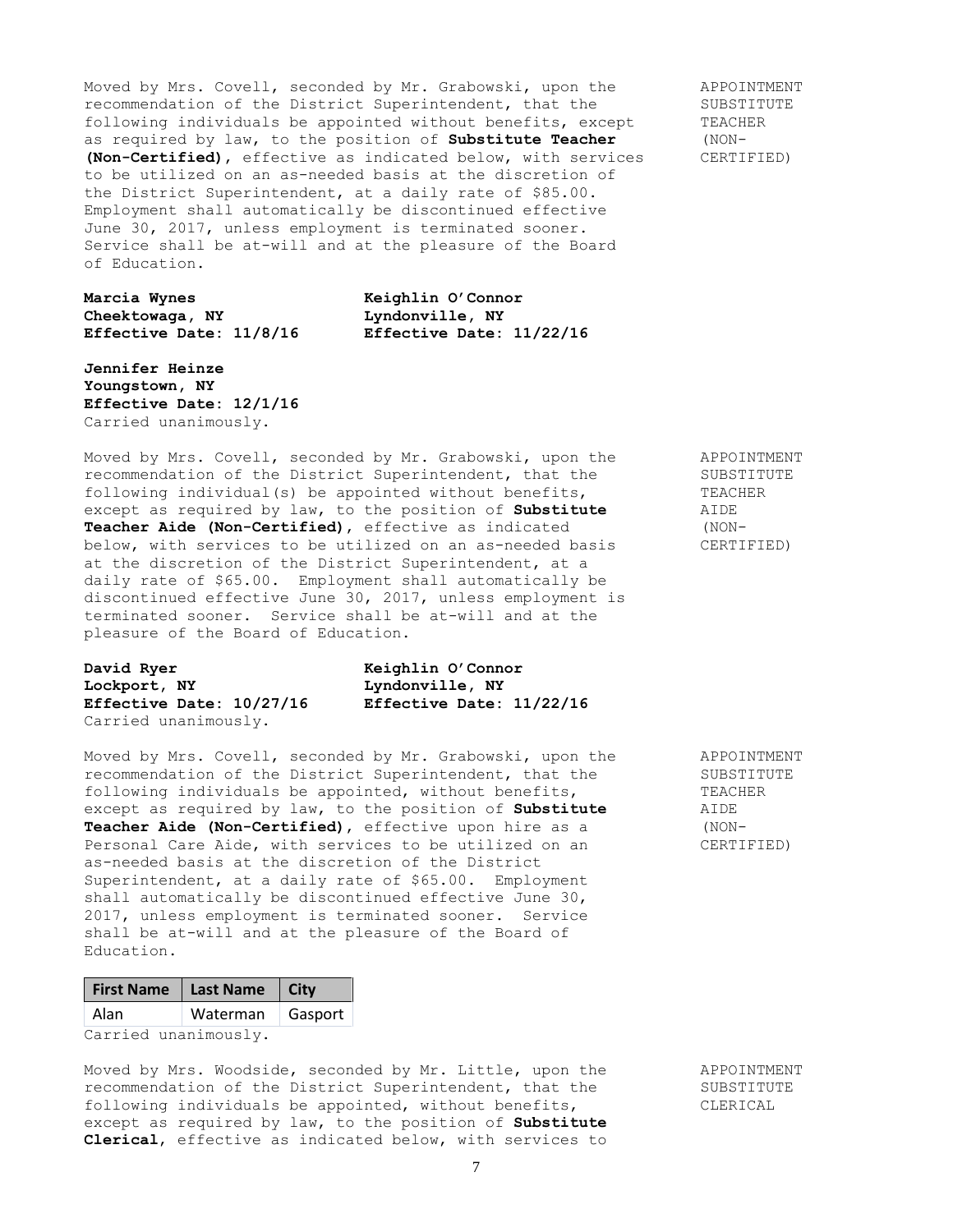be utilized on an as-needed basis at the discretion of the District Superintendent, at a rate of \$10.50 per hour. Employment shall automatically be discontinued effective June 30, 2017, unless employment is terminated sooner. Service shall be at-will and at the pleasure of the Board of Education.

## **David Ryer Lockport, NY Effective Date: 10/27/16** Carried unanimously.

Moved by Mrs. Woodside, seconded by Mr. Little, upon the APPOINTMENT recommendation of the District Superintendent, that P. HARTIGAN Patricia A. Hartigan, Medina, NY, be appointed to serve on a part-time basis as **Director of Business Services** at \$65.00 per hour, with no fringe benefits, except as required by law, effective January 3, 2017 through June 30, 2017, unless terminated sooner. Mrs. Hartigan's employment shall be at-will and at the pleasure of the Board of Education. Additionally, services of the individual shall be utilized solely on an as-needed basis at the discretion of the District Superintendent. Carried unanimously.

Moved by Mrs. Woodside, seconded by Mr. Little, upon the APPOINTMENT recommendation of the District Superintendent, that M. JOHANNES **Michael J. Johannes, Ransomville, NY**, be appointed to serve on a temporary part-time basis as Director of Facilities III at \$50.00 per hour, with no fringe benefits, except as required by law, effective December 5, 2016 through June 30, 2017, unless terminated sooner. Mr. Johannes' employment shall be at-will and at the pleasure of the Board of Education. Additionally, services of the individual shall be utilized solely on an as-needed basis at the discretion of the District Superintendent. Carried unanimously.

Moved by Mrs. Woodside, seconded by Mr. Little, upon the APPOINTMENT recommendation of the District Superintendent, that the VOLUNTEER following individuals are hereby appointed to serve as **Volunteer** with no compensation, on an as-needed basis, as determined by the District Superintendent, to perform services including assisting students with individual and group lessons, observing students during academic activities and other related services and activities, and/or to promote and aid BOCES programs.

**Lynn Brandel North Tonawanda, NY Effective Dates: 12/15/16-6/30/17 Student in BOCES Continuing Education LPN Program**

**Sam Cress North Tonawanda, NY Effective Dates: 11/16/16-6/30/17 Student in BOCES Continuing Education LPN Program**

**Amy Delamarter Rochester, NY Effective Dates: 11/18/16-6/30/17**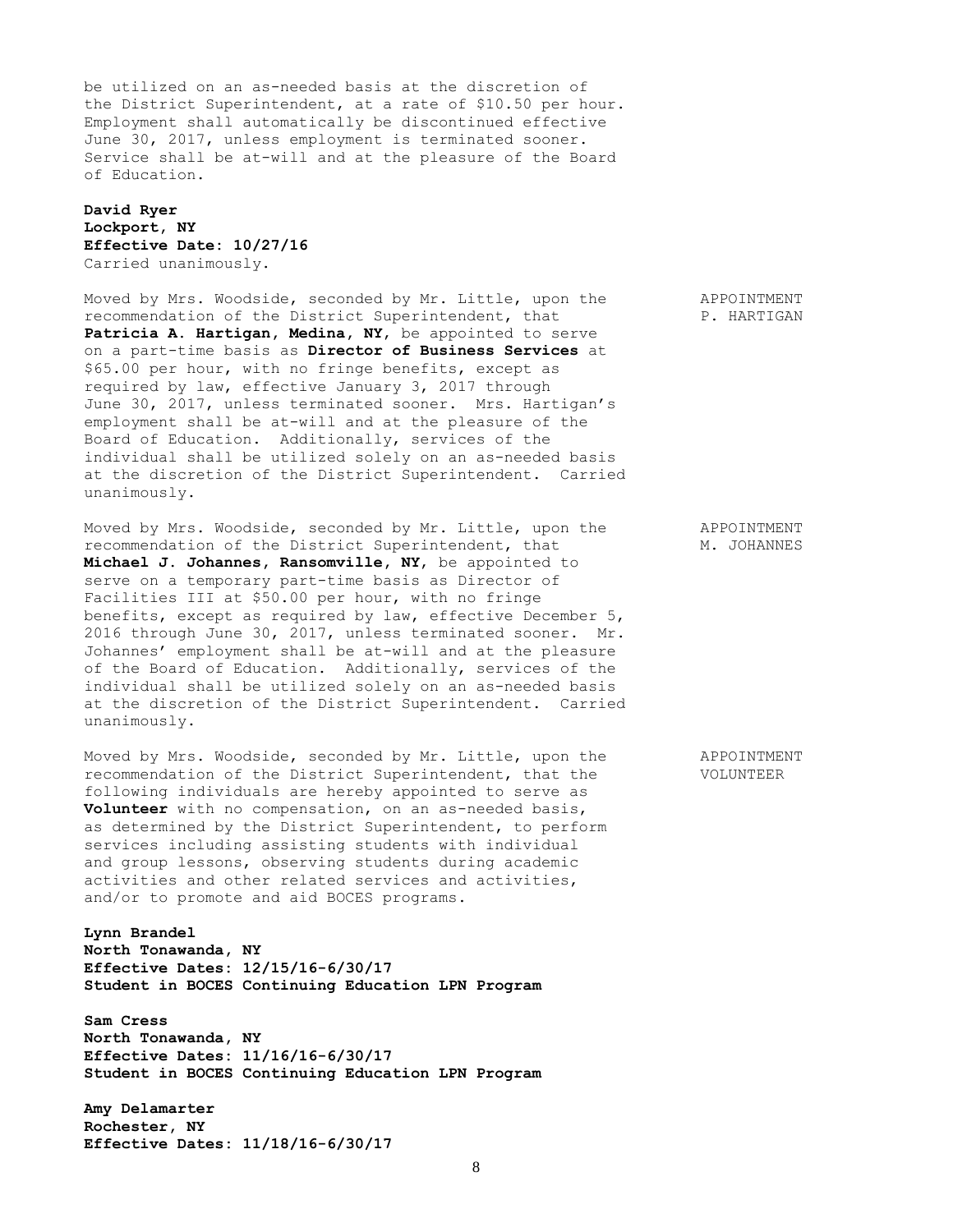**Amelia Milioto North Tonawanda, NY Effective Dates: 11/23/16-6/23/17**

**Jessica Werner Buffalo, NY Effective Dates: 11/22/16-6/30/17** Carried unanimously.

Moved by Mrs. Smith, seconded by Mr. Kropp, upon the CONFERENCE recommendation of the District Superintendent, that the REQUESTS following conference requests be approved:

- 1) **Antoinette DiBellonia, Reading Recovery Teacher Leader Training**, Clemson, SC, January 22-24, 2017. Est. cost: \$825.00. Funded through school improvement.
- 2) **Steven Frey, Assessment Development for Statewide CTE Welding,** Albany, NY, January 23-25, 2017. Est. cost: \$850.00. Funded through career and technical education.
- 3) **Stuart Adams, Assessment Development for Statewide CTE Automotive,** Albany, NY, January 24-26, 2017. Est. cost: \$850.00. Funded through career and technical education.
- 4) **Kathleen Donner, Intensive Coaching Seminar Institute,** Syracuse, NY, January 24-26, 2017. Est. cost: \$363.00. Funded through RSE-TASC.
- 5) **Paul Magyar, Assessment Development for the Statewide CTE Welding**, Albany, NY, January 24-26, 2017. Est. cost: \$850.00. Funded through career and technical education.
- 6) **Joseph Steinmetz, Anedda Trautman, and Michael Weyrauch**, **ACTEA Zone 1 Annual Retreat,** Ellicottville, NY, January 26-27, 2017. Est. cost: \$727.00. Funded through career and technical education.
- 7) **Kathleen Donner and Diane Vigrass, Statewide RSE-TASC Meeting,** Saratoga Springs, NY, February 7-10, 2017. Est. cost: \$1,270.00. Funded through RSE-TASC.
- 8) **Antoinette DiBellonia, Reading Recovery Teacher Leader Training,** Clemson, SC, March 12-14, 2017. Est. cost: \$825.00. Funded through school improvement.
- 9) **Antoinette DiBellonia, Reading Recovery Teacher Leader Training,** Clemson, SC, March 26-28, 2017. Est. cost: \$825.00. Funded through school improvement.
- 10) **Anedda Trautman and Michael Weyrauch, ACTEA Annual Leadership Conference,** Albany, NY, March 29-31, 2017. Est. cost: \$2,040.00. Funded through career and technical education.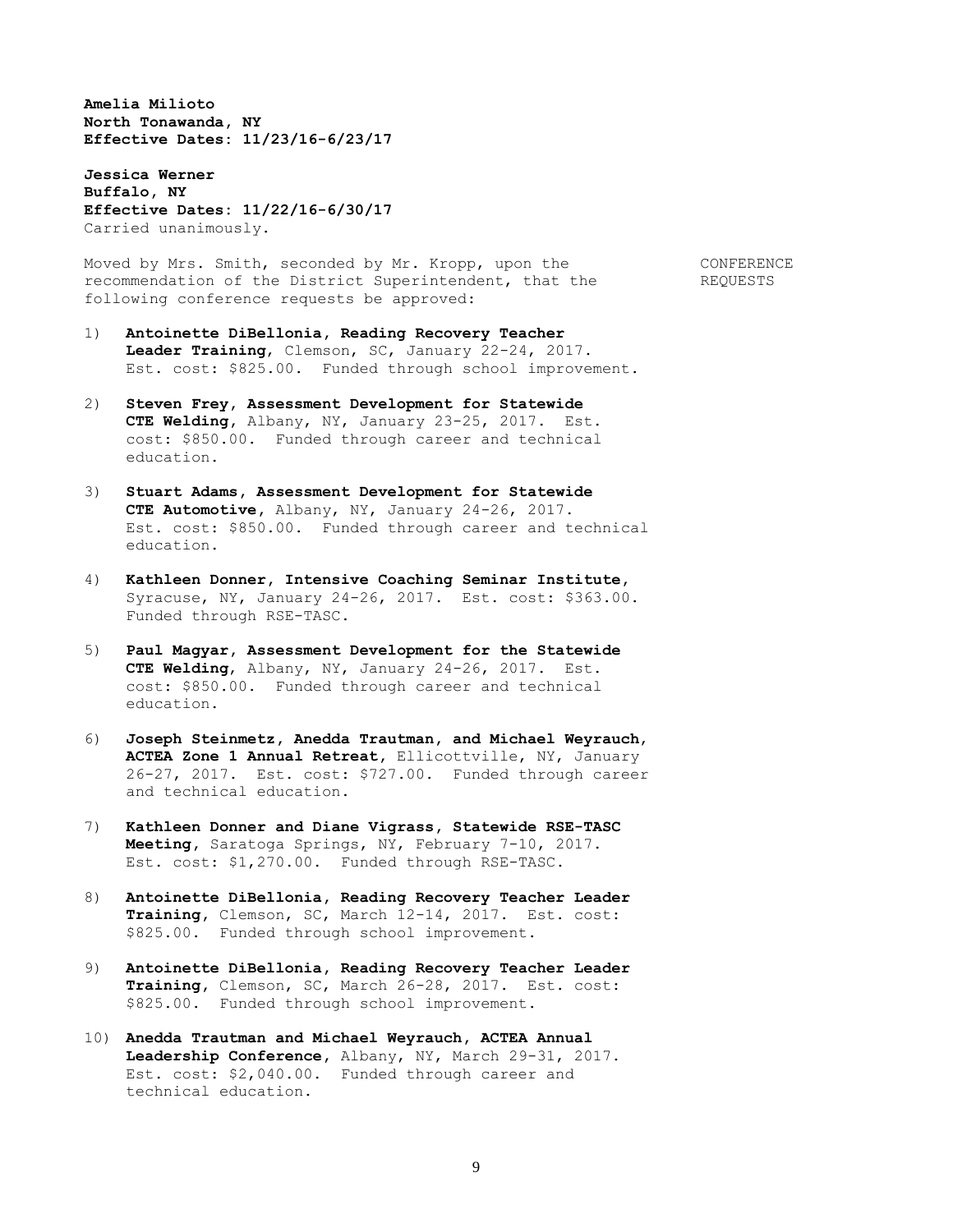11) **Antoinette DiBellonia, Reading Recovery Teacher Leader Training,** Clemson, SC, April 23-May 1, 2017. Est. cost: \$825.00. Funded through school improvement.

12) **Kathleen Donner and Diane Vigrass, Statewide RSE-TASC Meeting**, Albany, NY, May 2-4, 2017. Est. cost: \$862.00. Funded through RSE-TASC. Carried unanimously.

Moved by Mrs. Woodside, seconded by Mr. Little, that the APPR Orleans/Niagara BOCES hereby authorizes the Board President PLANS and the District Superintendent to sign and execute agreements and documents in compliance with Education Law Section 3012-d. Carried unanimously.

Moved by Mrs. Covell, seconded by Mrs. Osborn, upon the DONATION recommendation of the District Superintendent, that a cash donation of \$50.00 from Joan and Joseph Giazzon, Newfane, NY, be accepted. This will be used to purchase supplies. Carried unanimously.

Moved by Mrs. Covell, seconded by Mrs. Osborn, upon the DONATION recommendation of the District Superintendent, that the donation of a Nordic Track TRL625 exercise bike and a Spirit Fitness exercise bike be accepted from Tom Destino, North Tonawanda, NY, be accepted. These items will be used in the Niagara CTEC personal trainer program. Carried unanimously.

Moved by Mrs. Covell, seconded by Mr. Grabowski, upon RESIGNATION the recommendation of the District Superintendent, that  $L.$  GRIMM the resignation of **Laurie Grimm, Teacher Aide (Personal Care)**, be accepted effective at the end of the day on December 11, 2016. Carried unanimously.

Moved by Mrs. Covell, seconded by Mr. Grabowski, upon the APPOINTMENT recommendation of the District Superintendent, that MON-CERT.<br> **Laurie Grimm, North Tonawanda, NY,** be appointed to the RROB. Laurie Grimm, North Tonawanda, NY, be appointed to the position of **Teacher Aide (Special Education)**, to serve a  $L$ . GRIMM 52-week probationary period, effective December 12, 2016, at an annual salary of \$13,440.00 to be pro-rated. Ms. Grimm shall be permitted to carryover 14 days of accrued sick leave. Carried unanimously.

Moved by Mrs. Covell, seconded by Mr. Grabowski, upon the APPOINTMENT recommendation of the District Superintendent, that NON-CERT. Julia Rowles, Newfane, NY, be appointed to the position J. ROWLES of **Teacher Aide (Personal Care),** effective December 19, 2016 through June 30, 2017, unless terminated sooner, at an hourly rate of \$10.50. This appointment shall be conditional pending the results of a criminal history records check, to the extent required by law. This appointment is made on an emergency conditional basis. Carried unanimously.

Moved by Mrs. Covell, seconded by Mr. Grabowski, upon the APPOINTMENT recommendation of the District Superintendent, that the SUBSTITUTE following individual(s) be appointed, without benefits, TEACHER except as required by law, to the position of substitute AIDE<br>teacher aide effective upon hire as a personal care aide, (NONteacher aide effective upon hire as a personal care aide, (NONwith services to be utilized on an as-needed basis at CERTIFIED)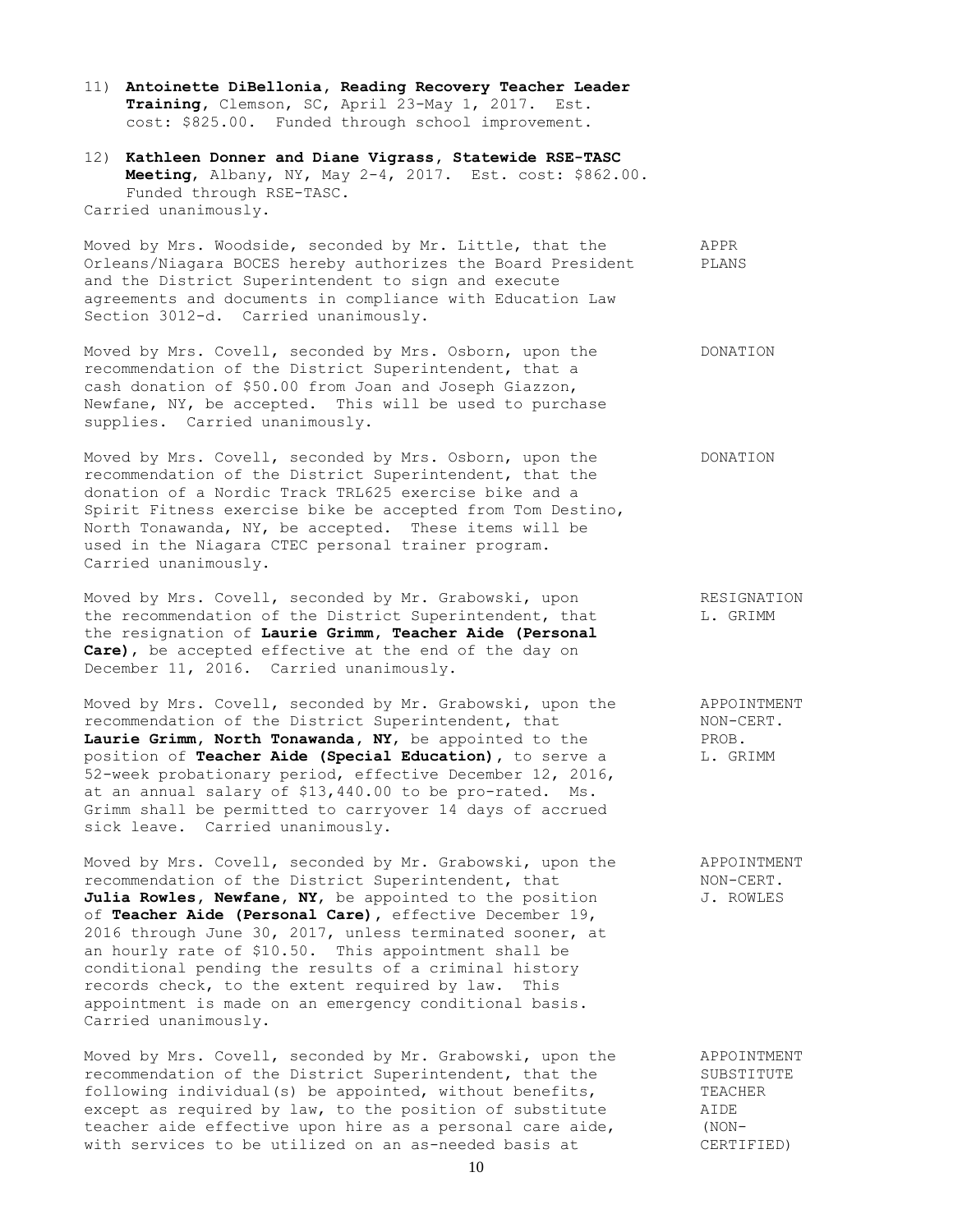the discretion of the District Superintendent, at a rate of \$65.00 per day. Employment shall automatically be discontinued effective June 30, 2017, unless employment is terminated sooner. Service shall be at-will and at the pleasure of the Board of Education.

| First Name                                       | Last Name | City    |
|--------------------------------------------------|-----------|---------|
| Julia                                            | Rowles    | Newfane |
| $\sim$ $\sim$ $\sim$ $\sim$ $\sim$ $\sim$ $\sim$ |           |         |

Carried unanimously.

Moved by Mrs. Covell, seconded by Mr. Little, upon the CONFERENCE recommendation of the District Superintendent, that the REQUESTS following conference requests be approved:

- 13) **Susan Diemert, ASISTS Advisory Board Meeting,** Albany, NY, January 4-5, 2017. Est. cost: \$418.00. Funded through EPE.
- 14) **Susan Diemert, NYACCE Board Meeting**, East Syracuse, NY, January 10-11, 2017. Est. cost: \$279.00. Funded through EPE.
- 15) **Michael Fisher, Statewide Professional Development Framework Workshop,** Albany, NY, January 31-February 2, 2017. Est. cost: \$337.00. Funded through school improvement. Carried unanimously.

Moved by Mrs. Covell, seconded by Mr. Little, upon the EXTENDED recommendation of the District Superintendent, that SICK **Diane Misch, General Special Education Teacher, be ALLAVE LEAVE** granted up to 99 days of extended sick leave, effective D. MISCH February 7, 2017, contingent upon the submission of required documentation. Such days of extended sick leave shall not remain accrued after the employee's return to work. Carried unanimously.

Moved by Mrs. Covell, seconded by Mr. Little, upon the APPOINTMENT recommendation of the District Superintendent, that CERTIFIED Brittany Penaloza, Buffalo, NY, having initial B. PENALOZA certification in speech and language disabilities, is hereby appointed to the position of **1.0 FTE Long-term Substitute Speech and Hearing Handicapped Teacher**, in accordance with the agreement between Orleans/Niagara BOCES and the Orleans/Niagara BOCES Teachers' Association (BOCESTA), effective January 9, 2017 through June 30, 2017, unless terminated sooner, at an annual salary of NPC 1 (\$40,500) plus master's degree (\$1,200) to be pro-rated. Carried unanimously.

Moved by Mrs. Covell, seconded by Mrs. Woodside, upon DISCONTINthe recommendation of the District Superintendent that UATION the employment of **Dennis Luzak, Continuing Education** OF Teacher, be discontinued due to abolishment of the EMPLOYMENT position, effective at the end of the day on December 31, 2016. Carried unanimously.